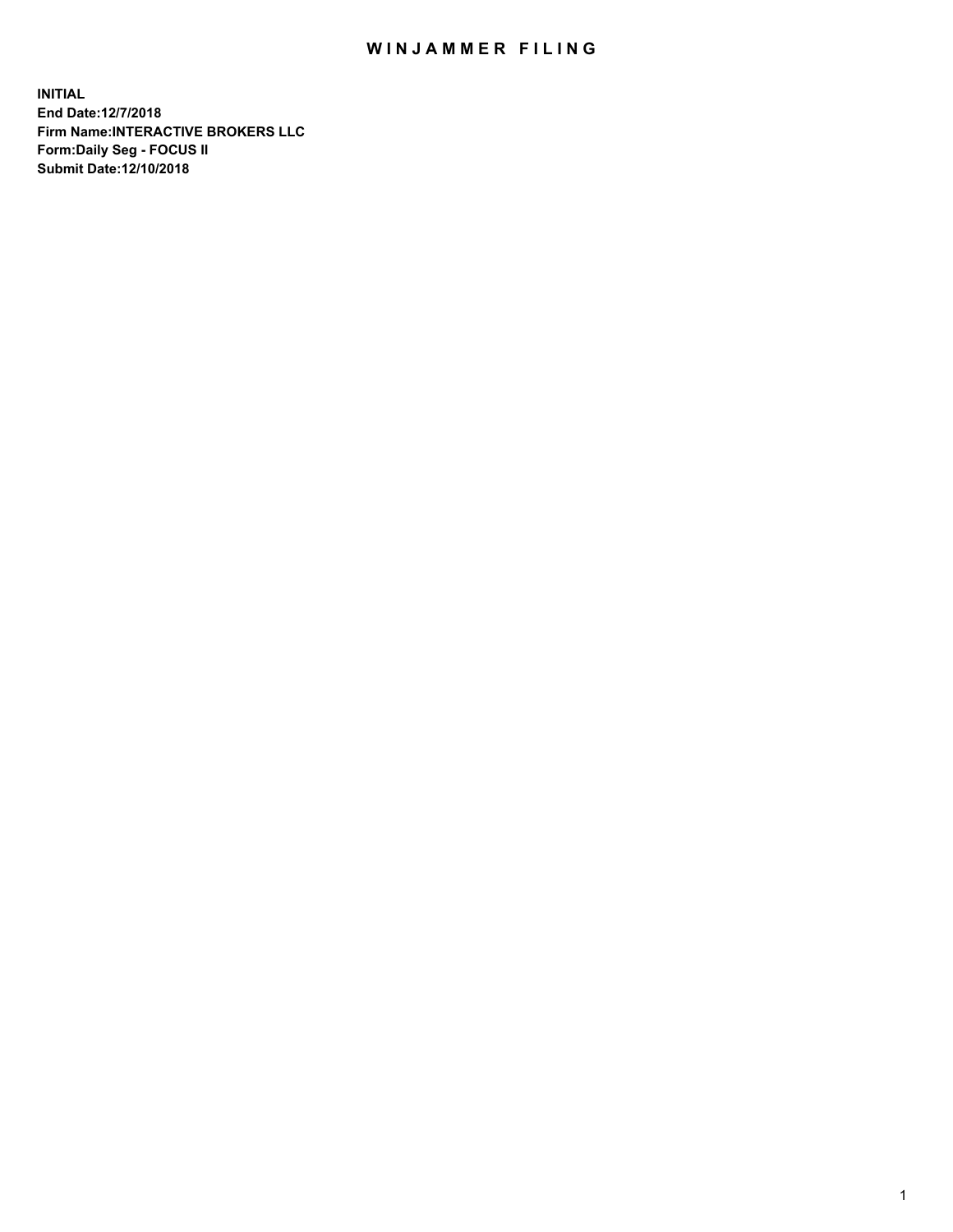**INITIAL End Date:12/7/2018 Firm Name:INTERACTIVE BROKERS LLC Form:Daily Seg - FOCUS II Submit Date:12/10/2018 Daily Segregation - Cover Page**

| Name of Company                                                                                                                                                                                                                                                                                                                | <b>INTERACTIVE BROKERS LLC</b>                                                                  |
|--------------------------------------------------------------------------------------------------------------------------------------------------------------------------------------------------------------------------------------------------------------------------------------------------------------------------------|-------------------------------------------------------------------------------------------------|
| <b>Contact Name</b>                                                                                                                                                                                                                                                                                                            | James Menicucci                                                                                 |
| <b>Contact Phone Number</b>                                                                                                                                                                                                                                                                                                    | 203-618-8085                                                                                    |
| <b>Contact Email Address</b>                                                                                                                                                                                                                                                                                                   | jmenicucci@interactivebrokers.c<br>$om$                                                         |
| FCM's Customer Segregated Funds Residual Interest Target (choose one):<br>a. Minimum dollar amount: ; or<br>b. Minimum percentage of customer segregated funds required:% ; or<br>c. Dollar amount range between: and; or<br>d. Percentage range of customer segregated funds required between:% and%.                         | $\overline{\mathbf{0}}$<br>$\overline{\mathbf{0}}$<br>155,000,000 245,000,000<br>0 <sub>0</sub> |
| FCM's Customer Secured Amount Funds Residual Interest Target (choose one):<br>a. Minimum dollar amount: ; or<br>b. Minimum percentage of customer secured funds required:%; or<br>c. Dollar amount range between: and; or<br>d. Percentage range of customer secured funds required between:% and%.                            | $\overline{\mathbf{0}}$<br>$\pmb{0}$<br>80,000,000 120,000,000<br>0 <sub>0</sub>                |
| FCM's Cleared Swaps Customer Collateral Residual Interest Target (choose one):<br>a. Minimum dollar amount: ; or<br>b. Minimum percentage of cleared swaps customer collateral required:% ; or<br>c. Dollar amount range between: and; or<br>d. Percentage range of cleared swaps customer collateral required between:% and%. | $\overline{\mathbf{0}}$<br>$\overline{\mathbf{0}}$<br>0 <sub>0</sub><br>0 <sub>0</sub>          |

Attach supporting documents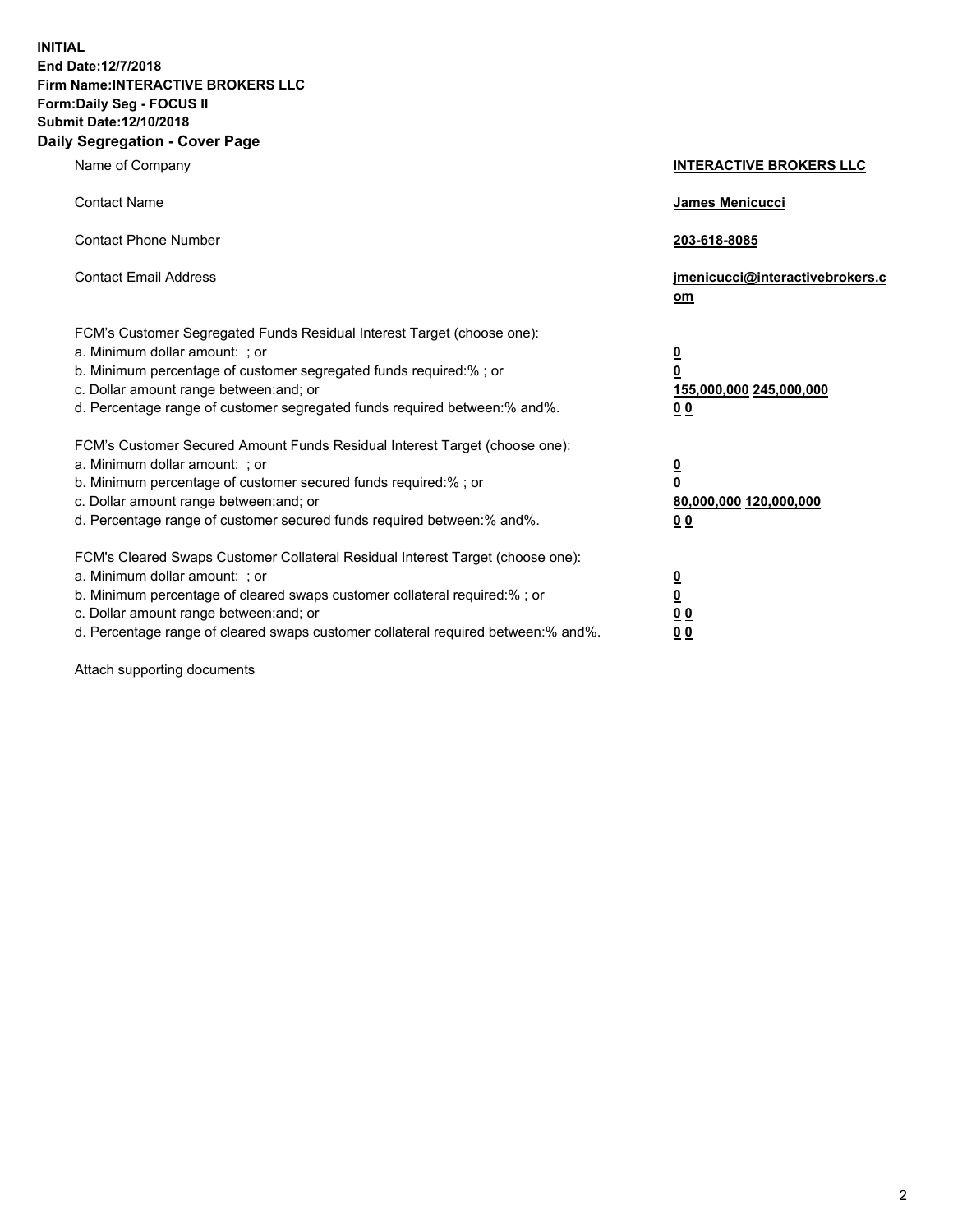## **INITIAL End Date:12/7/2018 Firm Name:INTERACTIVE BROKERS LLC Form:Daily Seg - FOCUS II Submit Date:12/10/2018 Daily Segregation - Secured Amounts**

|     | Daily Segregation - Secured Amounts                                                         |                                                       |
|-----|---------------------------------------------------------------------------------------------|-------------------------------------------------------|
|     | Foreign Futures and Foreign Options Secured Amounts                                         |                                                       |
|     | Amount required to be set aside pursuant to law, rule or regulation of a foreign            | $0$ [7305]                                            |
|     | government or a rule of a self-regulatory organization authorized thereunder                |                                                       |
| 1.  | Net ledger balance - Foreign Futures and Foreign Option Trading - All Customers             |                                                       |
|     | A. Cash                                                                                     | 479,418,514 [7315]                                    |
|     | B. Securities (at market)                                                                   | $0$ [7317]                                            |
| 2.  | Net unrealized profit (loss) in open futures contracts traded on a foreign board of trade   | -22,745,898 [7325]                                    |
| 3.  | Exchange traded options                                                                     |                                                       |
|     | a. Market value of open option contracts purchased on a foreign board of trade              | 104,990 [7335]                                        |
|     | b. Market value of open contracts granted (sold) on a foreign board of trade                | -130,977 [7337]                                       |
| 4.  | Net equity (deficit) (add lines 1. 2. and 3.)                                               | 456,646,629 [7345]                                    |
| 5.  | Account liquidating to a deficit and account with a debit balances - gross amount           | 9,100 [7351]                                          |
|     | Less: amount offset by customer owned securities                                            | 0 [7352] 9,100 [7354]                                 |
| 6.  | Amount required to be set aside as the secured amount - Net Liquidating Equity              | 456,655,729 [7355]                                    |
|     | Method (add lines 4 and 5)                                                                  |                                                       |
| 7.  | Greater of amount required to be set aside pursuant to foreign jurisdiction (above) or line | 456,655,729 [7360]                                    |
|     | 6.                                                                                          |                                                       |
|     | FUNDS DEPOSITED IN SEPARATE REGULATION 30.7 ACCOUNTS                                        |                                                       |
| 1.  | Cash in banks                                                                               |                                                       |
|     |                                                                                             |                                                       |
|     | A. Banks located in the United States                                                       | 87,992,750 [7500]                                     |
| 2.  | B. Other banks qualified under Regulation 30.7                                              | 0 [7520] 87,992,750 [7530]                            |
|     | Securities                                                                                  |                                                       |
|     | A. In safekeeping with banks located in the United States                                   | 407,562,325 [7540]                                    |
| 3.  | B. In safekeeping with other banks qualified under Regulation 30.7                          | 0 [7560] 407,562,325 [7570]                           |
|     | Equities with registered futures commission merchants<br>A. Cash                            |                                                       |
|     |                                                                                             | $0$ [7580]                                            |
|     | <b>B.</b> Securities                                                                        | $0$ [7590]                                            |
|     | C. Unrealized gain (loss) on open futures contracts                                         | $0$ [7600]                                            |
|     | D. Value of long option contracts                                                           | $0$ [7610]                                            |
|     | E. Value of short option contracts                                                          | 0 [7615] 0 [7620]                                     |
| 4.  | Amounts held by clearing organizations of foreign boards of trade                           |                                                       |
|     | A. Cash                                                                                     | $0$ [7640]                                            |
|     | <b>B.</b> Securities                                                                        | $0$ [7650]                                            |
|     | C. Amount due to (from) clearing organization - daily variation                             | $0$ [7660]                                            |
|     | D. Value of long option contracts                                                           | $0$ [7670]                                            |
|     | E. Value of short option contracts                                                          | 0 [7675] 0 [7680]                                     |
| 5.  | Amounts held by members of foreign boards of trade                                          |                                                       |
|     | A. Cash                                                                                     | 90,713,383 [7700]                                     |
|     | <b>B.</b> Securities                                                                        | $0$ [7710]                                            |
|     | C. Unrealized gain (loss) on open futures contracts                                         | -4,368,843 [7720]                                     |
|     | D. Value of long option contracts                                                           | 104,990 [7730]                                        |
|     | E. Value of short option contracts                                                          | <mark>-130,977</mark> [7735] <b>86,318,553</b> [7740] |
| 6.  | Amounts with other depositories designated by a foreign board of trade                      | $0$ [7760]                                            |
| 7.  | Segregated funds on hand                                                                    | $0$ [7765]                                            |
| 8.  | Total funds in separate section 30.7 accounts                                               | 581,873,628 [7770]                                    |
| 9.  | Excess (deficiency) Set Aside for Secured Amount (subtract line 7 Secured Statement         | 125,217,899 [7380]                                    |
|     | Page 1 from Line 8)                                                                         |                                                       |
| 10. | Management Target Amount for Excess funds in separate section 30.7 accounts                 | 80,000,000 [7780]                                     |
| 11. | Excess (deficiency) funds in separate 30.7 accounts over (under) Management Target          | 45,217,899 [7785]                                     |
|     |                                                                                             |                                                       |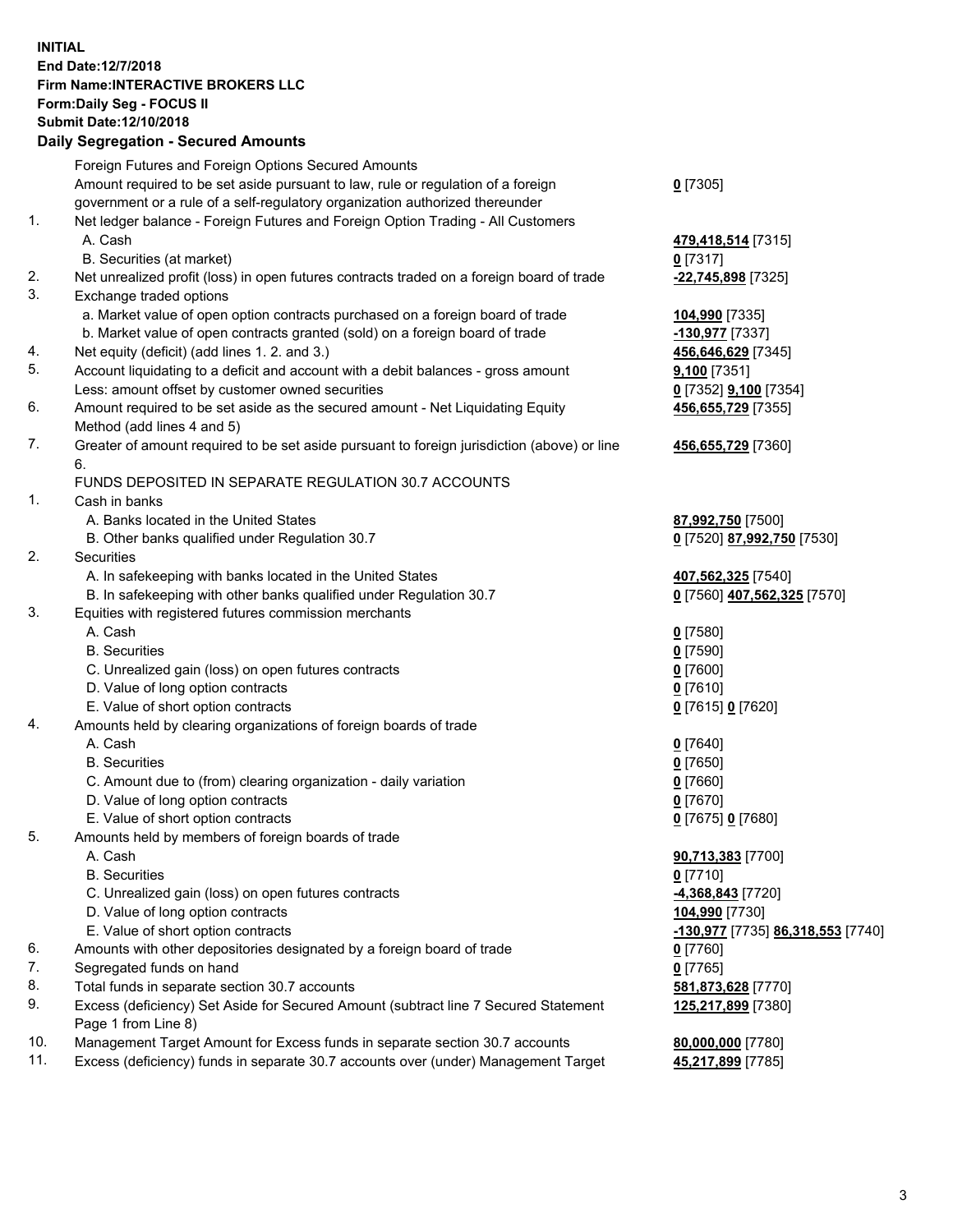**INITIAL End Date:12/7/2018 Firm Name:INTERACTIVE BROKERS LLC Form:Daily Seg - FOCUS II Submit Date:12/10/2018 Daily Segregation - Segregation Statement** SEGREGATION REQUIREMENTS(Section 4d(2) of the CEAct) 1. Net ledger balance A. Cash **4,192,445,633** [7010] B. Securities (at market) **0** [7020] 2. Net unrealized profit (loss) in open futures contracts traded on a contract market **-133,873,071** [7030] 3. Exchange traded options A. Add market value of open option contracts purchased on a contract market **428,498,826** [7032] B. Deduct market value of open option contracts granted (sold) on a contract market **-554,736,258** [7033] 4. Net equity (deficit) (add lines 1, 2 and 3) **3,932,335,130** [7040] 5. Accounts liquidating to a deficit and accounts with debit balances - gross amount **1,583,727** [7045] Less: amount offset by customer securities **0** [7047] **1,583,727** [7050] 6. Amount required to be segregated (add lines 4 and 5) **3,933,918,857** [7060] FUNDS IN SEGREGATED ACCOUNTS 7. Deposited in segregated funds bank accounts A. Cash **718,885,779** [7070] B. Securities representing investments of customers' funds (at market) **2,116,855,350** [7080] C. Securities held for particular customers or option customers in lieu of cash (at market) **0** [7090] 8. Margins on deposit with derivatives clearing organizations of contract markets A. Cash **3,977,796** [7100] B. Securities representing investments of customers' funds (at market) **1,457,515,369** [7110] C. Securities held for particular customers or option customers in lieu of cash (at market) **0** [7120] 9. Net settlement from (to) derivatives clearing organizations of contract markets **-25,861,399** [7130] 10. Exchange traded options A. Value of open long option contracts **429,017,112** [7132] B. Value of open short option contracts **-555,240,195** [7133] 11. Net equities with other FCMs A. Net liquidating equity **0** [7140] B. Securities representing investments of customers' funds (at market) **0** [7160] C. Securities held for particular customers or option customers in lieu of cash (at market) **0** [7170] 12. Segregated funds on hand **0** [7150] 13. Total amount in segregation (add lines 7 through 12) **4,145,149,812** [7180] 14. Excess (deficiency) funds in segregation (subtract line 6 from line 13) **211,230,955** [7190] 15. Management Target Amount for Excess funds in segregation **155,000,000** [7194] **56,230,955** [7198]

16. Excess (deficiency) funds in segregation over (under) Management Target Amount Excess